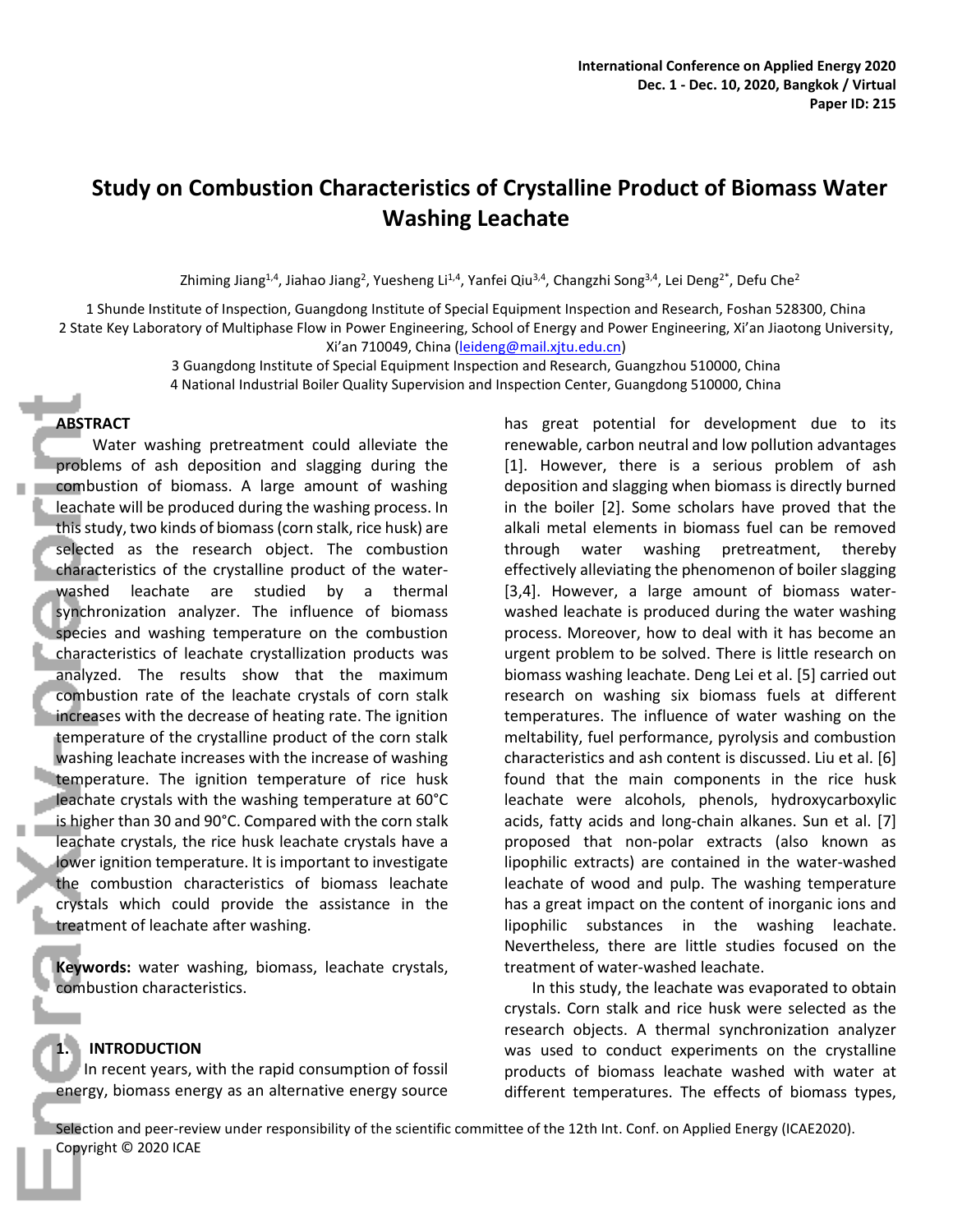washing conditions and thermogravimetric heating rate on the leachate crystallization and combustion characteristics are discussed. It is necessary to obtain the combustion characteristics of leachate crystals for the treatment of water-washed leachate.

### **2. MATERIAL AND METHODS**

### *2.1 Samples preparation*

Two kinds of biomass (corn stalk and rice husk) are selected as the research objects. The biomass is dried for 24 hours in a constant temperature drying oven at 105 °C. And then the biomass is crushed by a crusher. The powder with a particle size range of 150-250 μm is sieved out. The biomass is washed in deionized water at 30, 60 and 90 °C according to the solid-liquid ratio of 12.5 g  $L^{-1}$ to obtain the washed leachate. Subsequently, the leachate is dried at a constant temperature of 60 °C. The combustion characteristics of the leachate crystals are carried out by thermal synchronization analyzer.

## *2.2 Characteristic parameters*

The ignition temperature (*T*i) and the burn-out temperature  $(T_b)$  are selected as the main parameters to characterize the combustion characteristics of the biomass leachate crystals.  $T_i$  and  $T_b$  are generally defined by the thermal weight loss curve. There are many ways to define them. In this study, one of them is selected and the thermal gravity research data is analyzed uniformly.



Fig.1 TG/DTG curve and characteristic temperature point definition

Fig.1 illustrates a schematic diagram of the thermal weight loss curve and characteristic temperature point definition of the biomass water-washed leachate crystals. The temperature corresponding to the minimum point of the differential thermogravimetry (DTG ) curve is defined as the maximum combustion rate temperature, which is the  $\frac{dm}{dt}$ <sub>max</sub> temperature. In the thermogravimetry (TG) curve, (d*m/*d*t*)max is a tangent line at the corresponding point in the curve. The

corresponding reaction temperature at the intersection of the tangent line and the horizontal line with a weight loss rate of 100% is the ignition temperature  $T_i$ . This tangent line is the weight loss when the weight loss is stable The intersection of the horizontal lines. The corresponding reaction temperature is the burnout temperature  $T<sub>b</sub>$ .

# **3. RESULTS AND DISCUSSION**

# *3.1 Analysis of combustion characteristic parameters of leachate crystals*

The characteristic parameters obtained under different heating rate conditions are shown in Table 1. It can be seen from Table 1 that the ignition temperature decreases as the heating rate increases for the corn stalk water-washed leachate crystals. At the same time, the main combustion temperature range  $(T_b-T_i)$  shows an increasing trend, and the maximum combustion rate shows a decreasing trend. When the washing temperature is 30 °C, and the temperature rise rate is 10 and 20 K min<sup>-1</sup> respectively, the temperature  $T_{\text{max}}$ corresponding to the maximum burning rate is in the temperature range of 500-600  $°C. T_{max}$  is in the temperature range of 200-250 °C when the heating rate is 40 K min<sup>-1</sup>. The corresponding maximum combustion rate can reach 4.48 $\times$ 10<sup>-3</sup>% min<sup>-1</sup> when the heating rate is 10 K min<sup>-1</sup> at washing temperature of 60  $^{\circ}$ C. The maximum combustion rate corresponds to a temperature of 568.71 °C while the heating rate is 30 K  $min^{-1}$ .

| Table 1 combustion characteristic parameters of corn stalk |  |
|------------------------------------------------------------|--|
|------------------------------------------------------------|--|

| Washing            | Heating<br>rate/K<br>$min-1$ | Parameters           |                    |                            |                            |         |                                      |  |
|--------------------|------------------------------|----------------------|--------------------|----------------------------|----------------------------|---------|--------------------------------------|--|
| temperature<br>/°C |                              | $T_1$ <sup>o</sup> C | T <sub>b</sub> /°C | $T_{\text{max}}/^{\circ}C$ | $T_b - T_l$ <sup>o</sup> C | $dm/\%$ | $(dm/dt)_{max}/%$ ·min <sup>-1</sup> |  |
| 30                 | 10                           | 358.29               | 555.45             | 512.45                     | 197.16                     | 93.16   | $-4.42E - 03$                        |  |
|                    | 20                           | 290.51               | 616.40             | 561.37                     | 325.89                     | 93.61   | $-2.92E - 03$                        |  |
|                    | 30                           | 151.97               | 488.78             | 215.47                     | 336.81                     | 93.78   | $-2.28E - 03$                        |  |
|                    | 40                           | 156.71               | 500.61             | 237.58                     | 343.90                     | 94.01   | $-2.15E - 03$                        |  |
| 60                 | 10                           | 356.61               | 556.25             | 519.53                     | 199.64                     | 92.63   | $-4.48E - 03$                        |  |
|                    | 20                           | 318.03               | 607.20             | 553.5                      | 289.17                     | 92.63   | $-3.29E - 03$                        |  |
|                    | 30                           | 263.43               | 652.69             | 568.71                     | 389.26                     | 92.56   | $-2.46E - 03$                        |  |
|                    | 40                           | 150.13               | 586.51             | 255.84                     | 436.38                     | 92.83   | $-1.97E-03$                          |  |
| 90                 | 10                           | 353.87               | 567.17             | 516.24                     | 213.30                     | 92.97   | $-4.17E-03$                          |  |
|                    | 20                           | 326.70               | 613.33             | 540.82                     | 286.63                     | 92.56   | $-3.14E - 03$                        |  |
|                    | 30                           | 162.19               | 727.06             | 559.69                     | 564.87                     | 92.71   | $-2.59E - 03$                        |  |
|                    | 40                           | 167.92               | 488.54             | 244.00                     | 320.62                     | 92.56   | $-2.16E - 03$                        |  |

| Washing<br>temperature<br>/°C | Heating rate<br>$/K·min-1$ | parameters      |                   |                                 |                                   |         |                                     |  |
|-------------------------------|----------------------------|-----------------|-------------------|---------------------------------|-----------------------------------|---------|-------------------------------------|--|
|                               |                            | $T/{}^{\circ}C$ | $T_h/{}^{\circ}C$ | $T_{\text{max}}$ <sup>o</sup> C | $T_{b}$ -<br>$T_1$ <sup>o</sup> C | $dm$ /% | $(dm/dt)_{max}/%$ min <sup>-1</sup> |  |
| 30                            | 10                         | 271.13          | 581.90            | 455.99                          | 310.77                            | 84.12   | $-2.54F - 03$                       |  |
|                               | 20                         | 185.06          | 533.23            | 288.30                          | 348.17                            | 77.91   | $-2.14E - 03$                       |  |
|                               | 30                         | 191.74          | 534.77            | 285.22                          | 343.03                            | 78.12   | $-2.20E - 03$                       |  |
|                               | 40                         | 195.46          | 540.62            | 286.03                          | 345.16                            | 78.04   | $-2.14E - 03$                       |  |
| 60                            | 10                         | 328.11          | 605.23            | 563.11                          | 277.12                            | 78.64   | $-2.30E - 03$                       |  |
|                               | 20                         | 347.02          | 611.48            | 556.05                          | 264.46                            | 78.92   | $-2.48F - 03$                       |  |
|                               | 30                         | 192.62          | 528.14            | 288.94                          | 335.52                            | 78.79   | $-2.17E-03$                         |  |
|                               | 40                         | 194.03          | 536.15            | 289.96                          | 342.12                            | 78.99   | $-2.12E - 03$                       |  |
| 90                            | 10                         | 291.46          | 561.07            | 484.99                          | 269.61                            | 76.24   | $-2.72E - 03$                       |  |
|                               | 20                         | 277.28          | 598.99            | 502.62                          | 321.71                            | 75.95   | $-2.31E - 03$                       |  |
|                               | 30                         | 195.57          | 545.79            | 284.40                          | 350.22                            | 75.04   | $-2.19E - 03$                       |  |
|                               | 40                         | 202.48          | 547.50            | 290.73                          | 345.02                            | 74.98   | $-2.08E - 03$                       |  |

Table 2 shows the combustion characteristic parameters of rice husk leachate crystals obtained under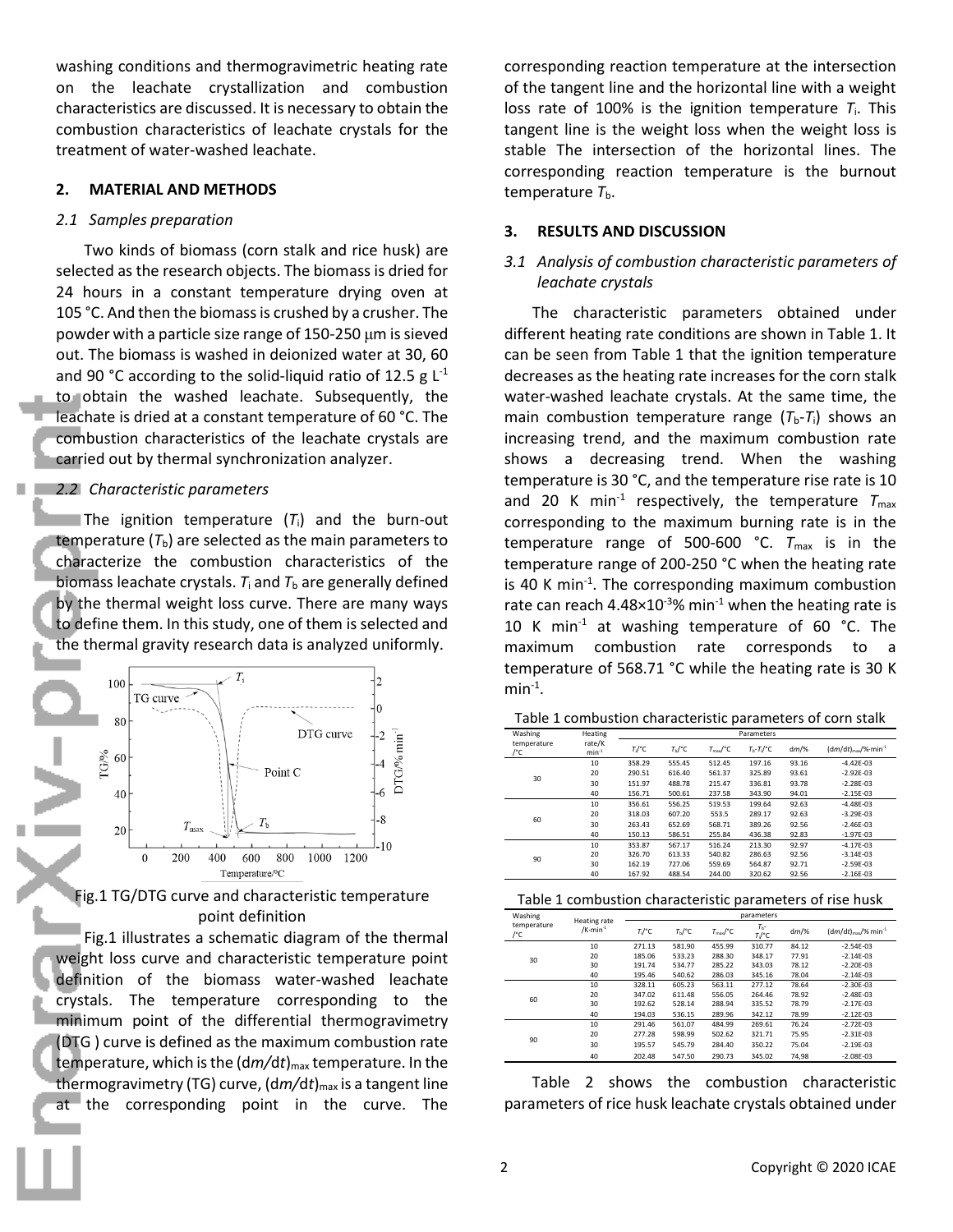different washing conditions. For the rice husk waterwashed leachate crystals, the main combustion temperature range  $(T_b-T_i)$  basically increases with the augment of the heating rate. The maximum burning rate of the leachate crystals obtained under the water washing condition of 90 °C shows a decreasing trend as the heating rate increase. However, for the ignition temperature and the burnout temperature, there is no obvious change, and the mass change d*m* also remains basically unchanged with the heating rate augmentation. The rice husk washed leachate crystals have a lower ignition temperature comparing with corn stalk leachate crystals, which means that they have better ignition performance. But it also has a higher burnout temperature. Furthermore, there is no significant difference of the main combustion temperature range (*T*b-*T*i) of leachate crystals of corn stalk and rice husk.

#### *3.2 Thermogravimetric Analysis* of leachate crystals

The TG/DTG results of corn stalk and rise husk leachate crystals with different heating rates are shown in Fig.2 and Fig.3 at the washing temperature of 90 °C. The combustion reaction is divided into four stages: the first stage is the dehydration stage (100-200 °C), which is mainly the removal of free water, external water and internal water [8-10]. A large peak appears in the corresponding DTG curve. The second stage is the initial carbonization or dry distillation stage (200-300 °C), accompanied by the production of a small amount of  $CO<sub>2</sub>$ and other gases [9]. The third stage is the combustion stage (400-800 °C). The C-C bond and C-H of aliphatic hydrocarbon compounds is broken [11]. The fourth stage is the burn-out stage (800-1200 °C). The C-C bond of aromatic compounds [12] and other compounds is broken.

The corn stalk leachate crystals are dehydrated at about 180 °C and begins to dry distillation. It reaches the maximum weight loss rate of the second stage at about 210 °C. A shoulder peak appears at 300 °C and disappears when the heating rate increases. This might be that cellulose and hemicellulose in the leachate crystals could be decomposed sequentially under the low heating rate condition, showing separate decomposition peaks. However, as the heating rate increases, the decomposition of several substances proceeds at the same time, causing several adjacent peaks to overlap and no single peak appears. The leachate crystals mainly combust at the temperature range of 400-800 °C. The weight loss rate gradually decreases, but the combustion temperature range augments with the heating rate increasing. The temperature between 800 and 1200 °C is

the burn-out stage, and the material that is not completely thermally cracked during the combustion stage will continue to have carbon chain scission in this temperature range, such as aromatic compounds.



Fig.2 Combustion characteristics of crystalline products of corn stalk washed (90°C) leachate

Fig.3 displays the TG/DTG curve of the rice husk washed product. It can be observed that the rice husk leachate shows a similar weight loss law to corn stalk. The dehydration is carried out at 110-180 °C. In the combustion stage, its weight loss rate is significantly lower than that of corn stover, and even lower than that in the dry distillation stage. It might be that the content of hydrocarbons in the rice husk leachate is low, which results in fewer substances decomposed during the combustion stage so that the weight loss is not obvious. In the combustion stage, as the heating rate increases, the weight loss rate of the crystals decreases.



Fig.3 Combustion characteristics of crystalline products of rise husk washed (90°C) leachate

#### **4. CONCLUSION**

In this study, the combustion characteristics of the crystallization products of corn stalk and rice husk washing leachate were obtained through thermogravimetric experiments. The effects of biomass types, washing temperature and heating rate on combustion characteristics were discussed. The conclusions are as follows:

1 The ignition temperature of the crystalline product of the corn stalk washing leachate increases with the augment of the washing temperature. The ignition temperature of rice husk leachate crystallization under 60 °C water washing conditions is higher than 30 and 90 °C.

2 The ignition temperature of the crystals of corn stalk and rice husk washing leachate will decrease as the heating rate increases. The main combustion